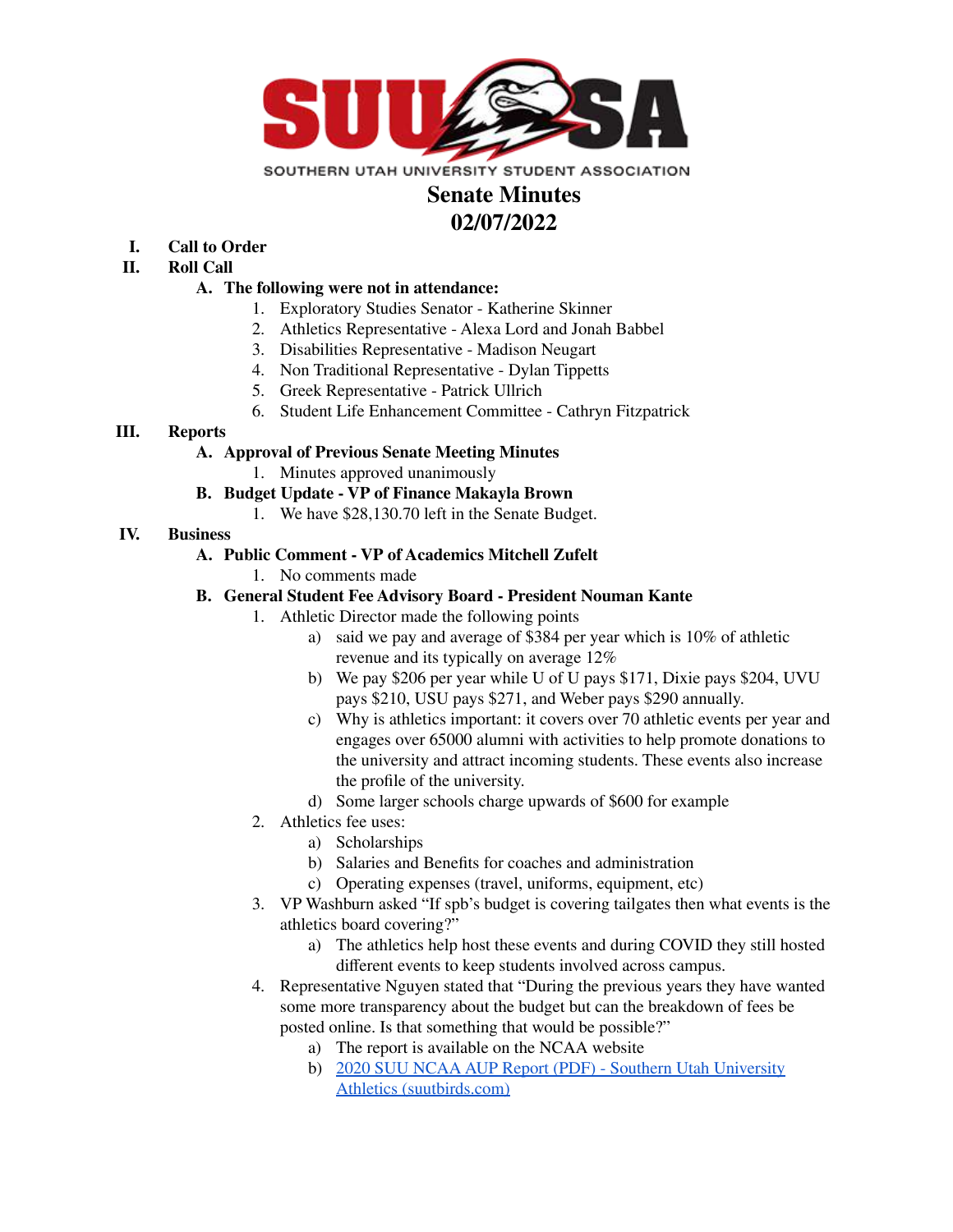

SOUTHERN UTAH UNIVERSITY STUDENT ASSOCIATION

- 5. They are not anticipating any increase in fees with the change in division and expect to see very little change
- 6. NCAA has D1 football which has two categories with fbs and fcs which have different requirements. SUU is an fcs school. There are schools in the WAC that will be moving to a different division but there are still enough schools remaining in the WAC to remain an fcs school and it is very unlikely that we will be moving to fbs anytime soon. Because it would require expensive changes such as stadium changes and that will not be happening anytime in the near future.
- 7. Student Center Bond payment update
	- a) 2011 Bond
		- (1) Expires in 2023
		- (2) \$4 million of the principle balance remains
		- (3) \$242 thousand of the interest remains
	- b) 2016 Bond
		- (1) Expire in 2033
		- (2) \$7 million of the principle balance remains
		- (3) \$1.4 million of the interest remains
	- c) Auxiliary bonds
		- (1) They commit to spending a certain amount collected from a specific area such as student fees
	- d) There have been no new bonds put out recently and they do not plan on taking out any new bonds in the near future either.
	- e) Assistant Director Garcia asked "Where is the excess money going since we have more students enrolled?"
		- (1) They're covering fund balance that is a fixed amount and cannot pay extra so the remaining amount goes to reserve funds which are then allocated to different facilities.
		- (2) The requirement with the bond and they have generated 115% of the bond payment and if they don't meet that bond will go into default and thus there would be an increase to the student fee amount.
	- f) Representative Nguyen asked "What is the amount that is going into the auxiliary bond in total for the student center?"
		- (1) There is an amount that comes from student fees but some comes from alternative sources i.e. the bookstore revenue, housing, etc.
		- (2) \$1.9 million of the student fees collected went towards paying the bond
	- g) Representative Nguyen asked "What processes are these bonds sold under?"
		- (1) These bonds are being sold on the market so there is fluctuation in interest rates. So there is a risk when selling the bonds but we managed to get a pretty good interest rate on the bond.
		- (2) It took about 4 mos to sell the bonds and there are a lot of work involved in reselling the bonds